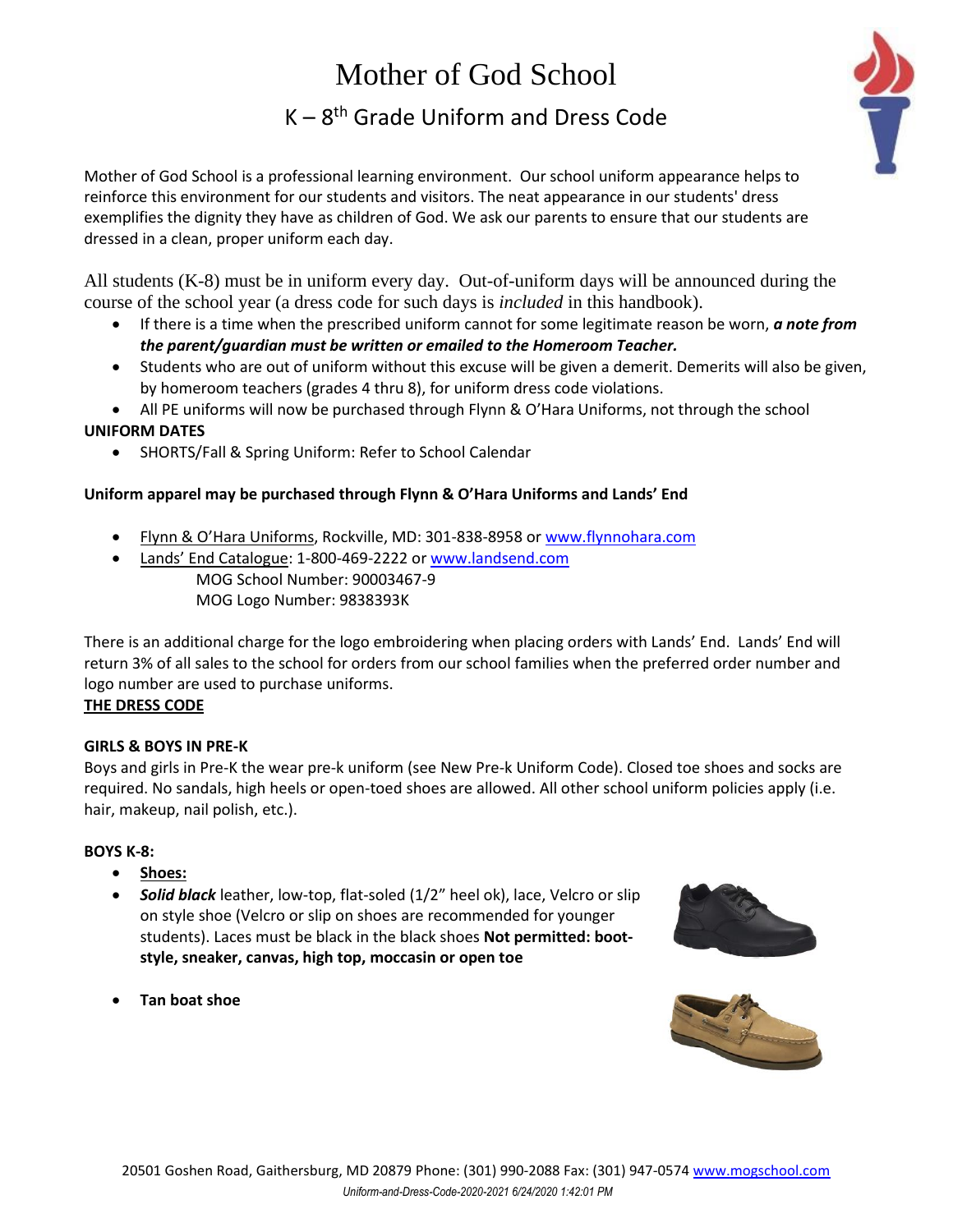## Mother of God School

K – 8 th Grade Uniform and Dress Code

### **BOYS K-8 (cont.):**

- **Socks:** plain navy, black or white socks. Socks must cover the ankle/no logo permitted.
- **Pants & shorts**: khaki-colored (NOT stone-colored, NOT cargo-style). Elastic waist pants are permitted for boys in Kindergarten and First Grade. Shorts are not required, but permitted in warmer weather.
- **Belt:** black or brown belt REQUIRED for grades 2-8
- **Shirt:** SS or LS navy blue polo *with school logo*, tucked in at all times. Only white undershirt or T-shirt, if one is worn.
- **Sweater/ sweatshirt/ fleece-** Allowed, but not required,
	- o Navy cardigan or crew neck sweater *with school logo*
	- o Navy or red PE sweatshirt *with school logo*
	- o Navy fleece *with school logo* (Lands' End item #430912-AK7)

### **GIRLS K-5:**

- **Shoes:** 
	- **Solid black** leather, low-top, flat-soled (1/2" heel ok), lace or slip on style shoe. Laces must be black; not **permitted: boot-style, sneaker, canvas, high top, moccasin or open toe )**
	- **Black Mary Jane style** of shoe. In this case, it should still be a flat-soled shoe  $(1/2"$  heel ok).
	- **Tan boat Shoe**



- **Leggings:** Solid/plain/logo free navy, red or white leggings (matching navy, red or white socks covering the ankle w/no logo must be worn with leggings)
- **Jumper:** plaid uniform jumper\* (must be no shorter than one inch above the top of the knee throughout the school year) \* (available only from Flynn & O'Hara)
- **Shirt:**
	- o **With jumper** SS or LS white collared blouse, a red or white turtleneck under a sweater or sweatshirt may also be worn.
	- o **With Slacks** SS or LS navy blue polo *with school logo* tucked in.
- **Slacks:** khaki-colored (NOT stone-colored, NOT Cargo-style) slacks of proper fit. NOT required, but permitted from November through April
- **Belt:** black or dark brown (required if slacks are worn)
- **Sweater/ sweatshirt/ fleece-** Allowed, but not required,
	- o Navy cardigan or crew neck sweater *with school logo*
	- o Navy or red PE sweatshirt *with school logo*
	- o Navy fleece *with school logo* (Lands' End item #430912-AK7)





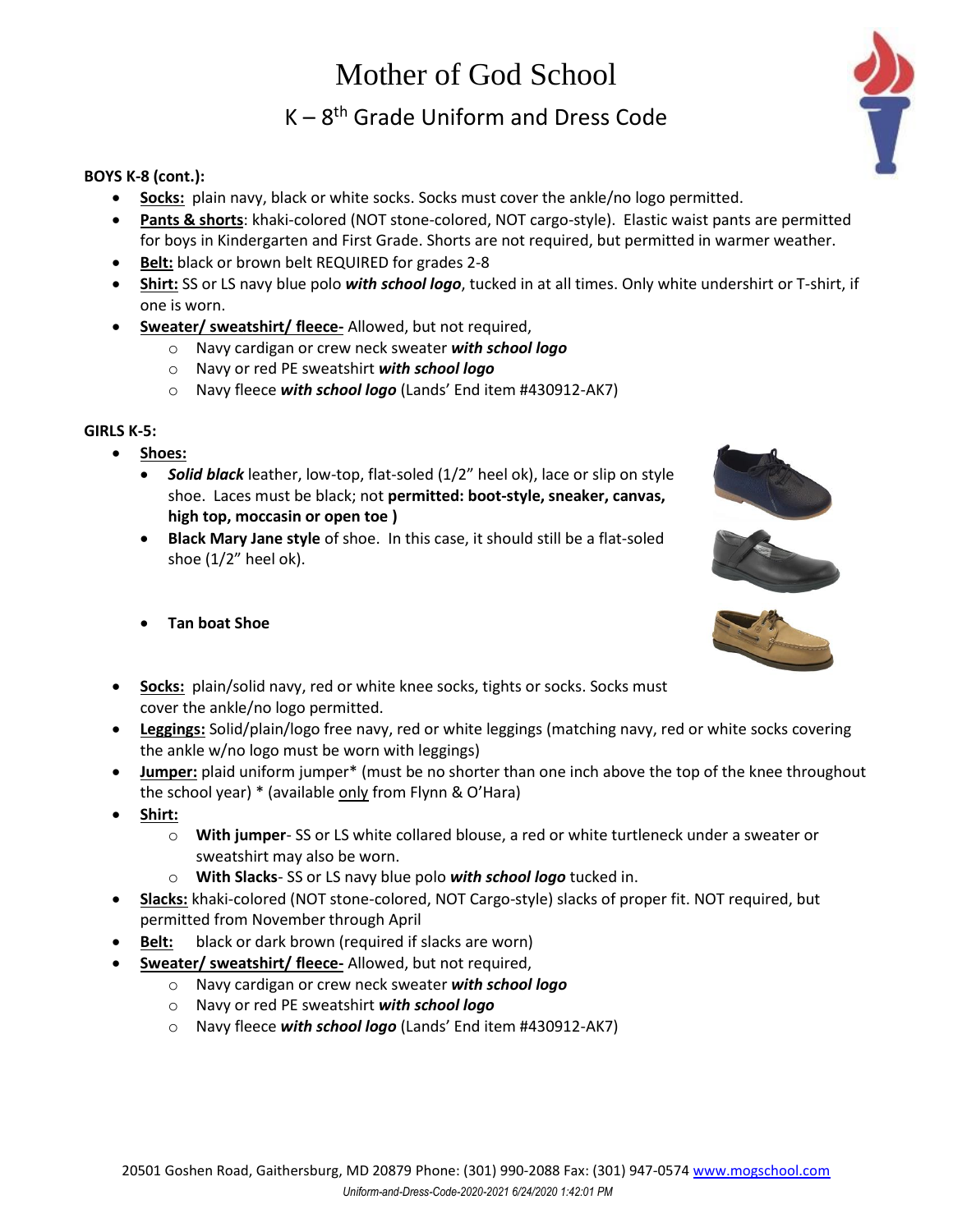## Mother of God School

## K – 8 th Grade Uniform and Dress Code

#### **GIRLS 6-8:**

- **Shoes:**
- *Solid black leather*, low-top, flat-soled (1/2" heel ok), lace or slip on style shoe. Laces must be black in the black shoe; **Not permitted: boot-style, sneaker, canvas, high top, moccasin or open toe** 
	- *Black Mary Jane style of shoe* In this case, it should still be a flat-soled shoe (1/2" heel ok).
	- *Tan Boat Shoe*
- **Socks:** plain/solid navy, red or white knee socks, tights or socks. Socks must cover the ankle/no logo permitted.
- **Leggings:** Solid/plain/logo free navy, red or white leggings (matching navy, red or white socks covering the ankle w/no log must be worn with leggings)
- **Skirt:** plaid uniform skirt\* (must be no shorter than one inch above the top of the knee) \*(available only from Flynn & O'Hara)
- **Slacks:** khaki-colored (NOT stone-colored, NOT Cargo-style) slacks of proper fit. NOT required, but permitted from November through April.
- **Belt:** black or dark brown (REQUIRED if slacks are worn)
- **Shirt:** SS or LS navy blue polo *with school logo*, tucked in at all times. A red or white turtleneck under a sweater, sweatshirt or fleece may also be worn.
- **Sweater/ sweatshirt/ fleece-** Allowed, but not required,
	- o Navy cardigan or crew neck sweater *with school logo*
	- o Navy or red PE sweatshirt *with school logo*
	- o Navy fleece *with school logo* (Lands' End item #430912-AK7)

For modesty, the hem of the jumper or the skirt should be no more than an inch above the top and back of the knee and **girls should wear shorts** (that will not show below the hem) **underneath the jumper or the skirt**. The waist band of the skirt may not be rolled over. Pajama type pants may not be worn.

## **PHYSICAL EDUCATION (GYM) UNIFORM**

PE uniforms are now purchased through Flynn & O'Hara (not from school)

- Navy mesh uniform shorts *with school logo*
- LS or SS T-Shirt *with school Logo*
- Sweat shirt: navy blue or red sweat shirt *with school logo*
- Sweat pants: solid navy blue fleece sweatpants\*, with or without pockets (NO logo, image or writing on pants and NO Cargo Pockets)
- Gym shorts are always worn under sweatpants during winter months.
- Lace up athletic sneakers with white soles, not flat soled shoes (like Converse, Vans, Keds). No high top sneakers, no roller skate sneakers, and no sneakers with zippers instead of laces are allowed.
- White socks that cover ankle/no logo permitted *Example of a sneaker*



*with white sole*



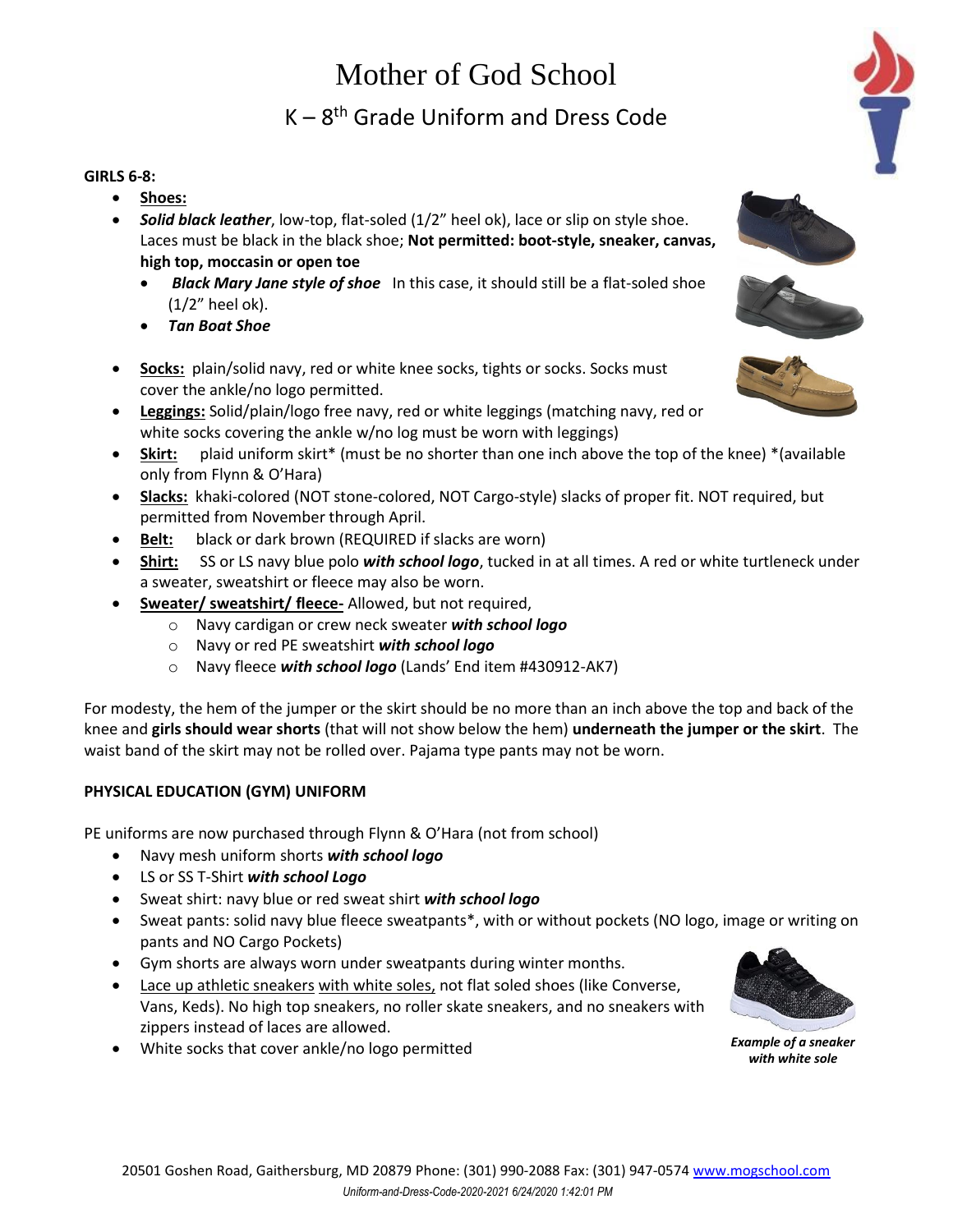## Mother of God School K – 8 th Grade Uniform and Dress Code



#### **GUIDELINES**

### **SHOES**

No sandals, no open-back shoes and no shoes with a heel over 1 inch (measured from the back exterior of the shoe) are permitted. Shoes with laces must be tied at all times. No high top sneakers, no roller skate sneakers, and no sneakers with zippers instead of laces are allowed. Velcro or slip on shoes is highly recommended for younger students.

### HAIR

- **All students –** hair should be neat with bangs above the eyebrows. Extreme styles (fad haircuts, Mohawk, mullet, razor cut or razor design, etc.) or excessive lengths or color are not permitted.
- Boys' hair should be above and not touch the shirt collar, trimmed around the ears. Facial hair must be close shaved.
- Girls' scrunches' (navy, red, white or school uniform pattern), hair clips, rubber bands, pony tail holders (neutral color), etc. must be in the hair, **not worn on wrists**.
- **Extreme hair coloring** and **bleaching** is not permitted.
- No scarves should be worn in the hair. Uniform plaid, navy, red, white, brown, black or neutral color headbands are allowed.

### COSMETICS and EXTERNAL WEAR

- No **cosmetics** or artificial **nails** may be worn. Girls may wear clear or light pink nail polish.
- No visible **tattoos** of any kind. No **Hologram** contact lenses.
- No body **piercing** except pierced ears.
- **Girls** may wear one pair of stud earrings per ear not larger than a dime or one very small hoop earring.
- **Boys** may not wear earrings of any type.
- **Jewelry** should be limited to one watch, one ring, one bracelet, and simple necklace.
- **Watches** with a beeping device should be disconnected during the school day. Watches that beep will be taken away and may be claimed on the last day of the school year.

The uniform should be clean and without holes or grass stains with all buttons attached and hem intact. Shirts should be tucked in while a student is on campus.

### **BROWNIES & SCOUTS**

Brownie/Scout Uniforms – Students may wear the scout uniforms on meeting days.

#### **VIOLATIONS**

Students who violate the uniform policy will be given demerits. After 3 demerits they will serve a lunch-time detention and may be denied participation in a free dress day